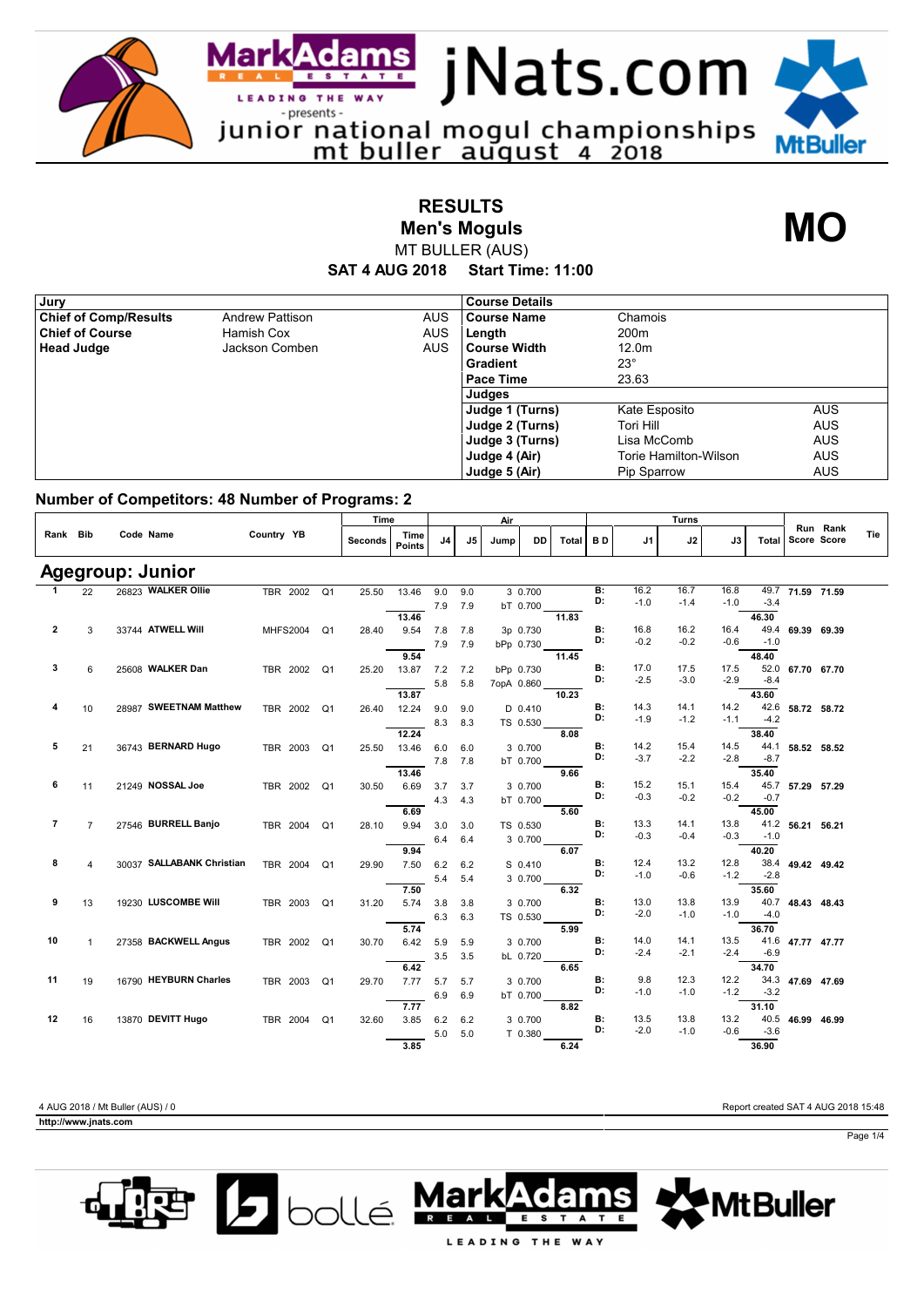

**RESULTS** MT BULLER (AUS) **Men's Moguls MO**

**SAT 4 AUG 2018 Start Time: 11:00**

| Rank Bib<br>Code Name<br>Country YB<br>Time<br>J <sub>4</sub><br><b>DD</b><br><b>Seconds</b><br>J5<br><b>Total</b><br><b>BD</b><br>J2<br>J3<br>Jump<br>J1<br>Total<br><b>Points</b><br>15461 GENDALA Ethan<br>12.0<br>12.8<br>13<br>В:<br>12.5<br>37.3<br>4.66<br>5.7<br>9<br>TBR 2004<br>Q <sub>1</sub><br>32.00<br>5.7<br>3 0.700<br>D:<br>$-0.7$<br>$-0.3$<br>$-1.4$<br>$-0.4$<br>4.2<br>S 0.410<br>4.2<br>5.71<br>35.90<br>4.66<br>B:<br>27682 MACKINNON Ed<br>12.9<br>12.3<br>37.2<br>14<br>12.0<br>TBR 2003<br>30.40<br>6.83<br>2.6<br>2.6<br>S 0.410<br>8<br>Q <sub>1</sub><br>D:<br>$-1.2$<br>$-2.0$<br>$-2.3$<br>$-5.5$<br>1.8<br>TS 0.530<br>1.8<br>6.83<br>31.70<br>2.01<br>27577 JACKSON James<br>B:<br>11.9<br>35.1<br>15<br>12.0<br>11.2<br>5.88<br>4.7<br>TBR 2004<br>31.10<br>4.7<br>S 0.410<br>5<br>Q <sub>1</sub><br>D:<br>$-5.0$<br>$-3.6$<br>$-3.1$<br>$-11.7$<br>4.3<br>4.3<br>3 0.700<br>23.40<br>5.88<br>4.93<br>51.8<br>16<br>27402 HILL Angus<br>в:<br>17.2<br>17.3<br>17.3<br>27.26 27.26<br>18<br>TBR 2002<br>Q1<br>65.90<br>0.00<br>7.9<br>7.9<br>bPp 0.730<br>D:<br>$-10.9$<br>$-10.0$<br>$-10.0$<br>$-30.9$<br>0.7<br>0.7<br>7opA 0.860<br>20.90<br>0.00<br>6.36<br>28453 TURNER Lachlan<br>B:<br>30.6<br>17<br>10.1<br>10.1<br>10.4<br>20<br>TBR 2003<br>0.73<br>4.7<br>S 0.410<br>Q1<br>34.90<br>4.7<br>D:<br>$-3.5$<br>$-3.5$<br>$-4.0$<br>$-11.0$<br>7.1<br>7.1<br>bT 0.700<br>0.73<br>6.89<br>19.60<br>34290 SALLABANK Lachlan<br>B:<br>8.5<br>9.0<br>18<br>9.1<br>26.6<br>12<br>TBR 2001<br>0.00<br>3.5<br>3.5<br>$Y$ 0.410<br>Q <sub>1</sub><br>38.10<br>D:<br>$-1.2$<br>$-1.4$<br>$-3.5$<br>$-0.9$<br>2.3<br>2.3<br>3 0.700<br>3.04<br>23.10<br>0.00<br>B:<br>9.2<br>19<br>9.3<br>19935 MCDONALD Oliver<br>8.5<br>27.0 21.57 21.57<br>$\overline{2}$<br>TBR 2004<br>4.39<br>5.1<br>5.1<br>3 0.700<br>Q <sub>1</sub><br>32.20<br>D:<br>$-7.0$<br>$-4.4$<br>$-5.0$<br>$-16.4$<br>4.3<br>4.3<br>bT 0.700<br>10.60<br>4.39<br>6.58<br>20<br>В:<br>10.8<br>16638 HEATHCOTE-SMITH<br>10.5<br>32.4 11.72 11.72<br>11.1<br>15<br>TBR 2004<br>2.09<br>4.8<br>Q <sub>1</sub><br>33.90<br>S 0.410<br>4.8<br><b>Matthew</b><br>D:<br>$-9.5$<br>$-8.0$<br>$-8.0$<br>$-25.5$<br>3 0.700<br>1.1<br>1.1<br>2.73<br>6.90<br>2.09<br><b>B:</b><br>11.5<br>12.5<br>35.9<br>21<br>11.9<br>34340 BOYKETT Fred<br>3.85<br>14<br>TBR 2004<br>Q <sub>1</sub><br>5.0<br>S 0.410<br>32.60<br>5.0<br>D:<br>$-10.8$<br>$-10.8$<br>$-11.0$<br>$-32.6$<br>2.0<br>2.0<br>TS 0.530<br>3.85<br>3.11<br>3.30<br><b>B:</b><br>9.2<br>28.9<br>22<br>21519 ORLOFF Max<br>10.0<br>9.7<br>23<br>0.00<br>4.2<br>TBR 2004<br>Q <sub>1</sub><br>36.20<br>S 0.410<br>4.2 |                         |             |         |        | <b>Turns</b> |        |    |  | Air |  | Time |  |  |  |  |
|---------------------------------------------------------------------------------------------------------------------------------------------------------------------------------------------------------------------------------------------------------------------------------------------------------------------------------------------------------------------------------------------------------------------------------------------------------------------------------------------------------------------------------------------------------------------------------------------------------------------------------------------------------------------------------------------------------------------------------------------------------------------------------------------------------------------------------------------------------------------------------------------------------------------------------------------------------------------------------------------------------------------------------------------------------------------------------------------------------------------------------------------------------------------------------------------------------------------------------------------------------------------------------------------------------------------------------------------------------------------------------------------------------------------------------------------------------------------------------------------------------------------------------------------------------------------------------------------------------------------------------------------------------------------------------------------------------------------------------------------------------------------------------------------------------------------------------------------------------------------------------------------------------------------------------------------------------------------------------------------------------------------------------------------------------------------------------------------------------------------------------------------------------------------------------------------------------------------------------------------------------------------------------------------------------------------------------------------------------------------------------------------------------------------------------------------------------------------------------------------------------------------------------------------------------------------------------------------------------------------------------------------------------------------|-------------------------|-------------|---------|--------|--------------|--------|----|--|-----|--|------|--|--|--|--|
|                                                                                                                                                                                                                                                                                                                                                                                                                                                                                                                                                                                                                                                                                                                                                                                                                                                                                                                                                                                                                                                                                                                                                                                                                                                                                                                                                                                                                                                                                                                                                                                                                                                                                                                                                                                                                                                                                                                                                                                                                                                                                                                                                                                                                                                                                                                                                                                                                                                                                                                                                                                                                                                                     | Run Rank<br>Score Score |             |         |        |              |        |    |  |     |  |      |  |  |  |  |
|                                                                                                                                                                                                                                                                                                                                                                                                                                                                                                                                                                                                                                                                                                                                                                                                                                                                                                                                                                                                                                                                                                                                                                                                                                                                                                                                                                                                                                                                                                                                                                                                                                                                                                                                                                                                                                                                                                                                                                                                                                                                                                                                                                                                                                                                                                                                                                                                                                                                                                                                                                                                                                                                     |                         | 46.27 46.27 |         |        |              |        |    |  |     |  |      |  |  |  |  |
|                                                                                                                                                                                                                                                                                                                                                                                                                                                                                                                                                                                                                                                                                                                                                                                                                                                                                                                                                                                                                                                                                                                                                                                                                                                                                                                                                                                                                                                                                                                                                                                                                                                                                                                                                                                                                                                                                                                                                                                                                                                                                                                                                                                                                                                                                                                                                                                                                                                                                                                                                                                                                                                                     |                         |             |         |        |              |        |    |  |     |  |      |  |  |  |  |
|                                                                                                                                                                                                                                                                                                                                                                                                                                                                                                                                                                                                                                                                                                                                                                                                                                                                                                                                                                                                                                                                                                                                                                                                                                                                                                                                                                                                                                                                                                                                                                                                                                                                                                                                                                                                                                                                                                                                                                                                                                                                                                                                                                                                                                                                                                                                                                                                                                                                                                                                                                                                                                                                     |                         | 40.54 40.54 |         |        |              |        |    |  |     |  |      |  |  |  |  |
|                                                                                                                                                                                                                                                                                                                                                                                                                                                                                                                                                                                                                                                                                                                                                                                                                                                                                                                                                                                                                                                                                                                                                                                                                                                                                                                                                                                                                                                                                                                                                                                                                                                                                                                                                                                                                                                                                                                                                                                                                                                                                                                                                                                                                                                                                                                                                                                                                                                                                                                                                                                                                                                                     |                         |             |         |        |              |        |    |  |     |  |      |  |  |  |  |
|                                                                                                                                                                                                                                                                                                                                                                                                                                                                                                                                                                                                                                                                                                                                                                                                                                                                                                                                                                                                                                                                                                                                                                                                                                                                                                                                                                                                                                                                                                                                                                                                                                                                                                                                                                                                                                                                                                                                                                                                                                                                                                                                                                                                                                                                                                                                                                                                                                                                                                                                                                                                                                                                     |                         |             |         |        |              |        |    |  |     |  |      |  |  |  |  |
|                                                                                                                                                                                                                                                                                                                                                                                                                                                                                                                                                                                                                                                                                                                                                                                                                                                                                                                                                                                                                                                                                                                                                                                                                                                                                                                                                                                                                                                                                                                                                                                                                                                                                                                                                                                                                                                                                                                                                                                                                                                                                                                                                                                                                                                                                                                                                                                                                                                                                                                                                                                                                                                                     |                         | 34.21 34.21 |         |        |              |        |    |  |     |  |      |  |  |  |  |
|                                                                                                                                                                                                                                                                                                                                                                                                                                                                                                                                                                                                                                                                                                                                                                                                                                                                                                                                                                                                                                                                                                                                                                                                                                                                                                                                                                                                                                                                                                                                                                                                                                                                                                                                                                                                                                                                                                                                                                                                                                                                                                                                                                                                                                                                                                                                                                                                                                                                                                                                                                                                                                                                     |                         |             |         |        |              |        |    |  |     |  |      |  |  |  |  |
|                                                                                                                                                                                                                                                                                                                                                                                                                                                                                                                                                                                                                                                                                                                                                                                                                                                                                                                                                                                                                                                                                                                                                                                                                                                                                                                                                                                                                                                                                                                                                                                                                                                                                                                                                                                                                                                                                                                                                                                                                                                                                                                                                                                                                                                                                                                                                                                                                                                                                                                                                                                                                                                                     |                         |             |         |        |              |        |    |  |     |  |      |  |  |  |  |
|                                                                                                                                                                                                                                                                                                                                                                                                                                                                                                                                                                                                                                                                                                                                                                                                                                                                                                                                                                                                                                                                                                                                                                                                                                                                                                                                                                                                                                                                                                                                                                                                                                                                                                                                                                                                                                                                                                                                                                                                                                                                                                                                                                                                                                                                                                                                                                                                                                                                                                                                                                                                                                                                     |                         |             |         |        |              |        |    |  |     |  |      |  |  |  |  |
|                                                                                                                                                                                                                                                                                                                                                                                                                                                                                                                                                                                                                                                                                                                                                                                                                                                                                                                                                                                                                                                                                                                                                                                                                                                                                                                                                                                                                                                                                                                                                                                                                                                                                                                                                                                                                                                                                                                                                                                                                                                                                                                                                                                                                                                                                                                                                                                                                                                                                                                                                                                                                                                                     |                         |             |         |        |              |        |    |  |     |  |      |  |  |  |  |
|                                                                                                                                                                                                                                                                                                                                                                                                                                                                                                                                                                                                                                                                                                                                                                                                                                                                                                                                                                                                                                                                                                                                                                                                                                                                                                                                                                                                                                                                                                                                                                                                                                                                                                                                                                                                                                                                                                                                                                                                                                                                                                                                                                                                                                                                                                                                                                                                                                                                                                                                                                                                                                                                     | 27.22 27.22             |             |         |        |              |        |    |  |     |  |      |  |  |  |  |
|                                                                                                                                                                                                                                                                                                                                                                                                                                                                                                                                                                                                                                                                                                                                                                                                                                                                                                                                                                                                                                                                                                                                                                                                                                                                                                                                                                                                                                                                                                                                                                                                                                                                                                                                                                                                                                                                                                                                                                                                                                                                                                                                                                                                                                                                                                                                                                                                                                                                                                                                                                                                                                                                     |                         |             |         |        |              |        |    |  |     |  |      |  |  |  |  |
|                                                                                                                                                                                                                                                                                                                                                                                                                                                                                                                                                                                                                                                                                                                                                                                                                                                                                                                                                                                                                                                                                                                                                                                                                                                                                                                                                                                                                                                                                                                                                                                                                                                                                                                                                                                                                                                                                                                                                                                                                                                                                                                                                                                                                                                                                                                                                                                                                                                                                                                                                                                                                                                                     |                         |             |         |        |              |        |    |  |     |  |      |  |  |  |  |
|                                                                                                                                                                                                                                                                                                                                                                                                                                                                                                                                                                                                                                                                                                                                                                                                                                                                                                                                                                                                                                                                                                                                                                                                                                                                                                                                                                                                                                                                                                                                                                                                                                                                                                                                                                                                                                                                                                                                                                                                                                                                                                                                                                                                                                                                                                                                                                                                                                                                                                                                                                                                                                                                     | 26.14 26.14             |             |         |        |              |        |    |  |     |  |      |  |  |  |  |
|                                                                                                                                                                                                                                                                                                                                                                                                                                                                                                                                                                                                                                                                                                                                                                                                                                                                                                                                                                                                                                                                                                                                                                                                                                                                                                                                                                                                                                                                                                                                                                                                                                                                                                                                                                                                                                                                                                                                                                                                                                                                                                                                                                                                                                                                                                                                                                                                                                                                                                                                                                                                                                                                     |                         |             |         |        |              |        |    |  |     |  |      |  |  |  |  |
|                                                                                                                                                                                                                                                                                                                                                                                                                                                                                                                                                                                                                                                                                                                                                                                                                                                                                                                                                                                                                                                                                                                                                                                                                                                                                                                                                                                                                                                                                                                                                                                                                                                                                                                                                                                                                                                                                                                                                                                                                                                                                                                                                                                                                                                                                                                                                                                                                                                                                                                                                                                                                                                                     |                         |             |         |        |              |        |    |  |     |  |      |  |  |  |  |
|                                                                                                                                                                                                                                                                                                                                                                                                                                                                                                                                                                                                                                                                                                                                                                                                                                                                                                                                                                                                                                                                                                                                                                                                                                                                                                                                                                                                                                                                                                                                                                                                                                                                                                                                                                                                                                                                                                                                                                                                                                                                                                                                                                                                                                                                                                                                                                                                                                                                                                                                                                                                                                                                     |                         |             |         |        |              |        |    |  |     |  |      |  |  |  |  |
|                                                                                                                                                                                                                                                                                                                                                                                                                                                                                                                                                                                                                                                                                                                                                                                                                                                                                                                                                                                                                                                                                                                                                                                                                                                                                                                                                                                                                                                                                                                                                                                                                                                                                                                                                                                                                                                                                                                                                                                                                                                                                                                                                                                                                                                                                                                                                                                                                                                                                                                                                                                                                                                                     |                         |             |         |        |              |        |    |  |     |  |      |  |  |  |  |
|                                                                                                                                                                                                                                                                                                                                                                                                                                                                                                                                                                                                                                                                                                                                                                                                                                                                                                                                                                                                                                                                                                                                                                                                                                                                                                                                                                                                                                                                                                                                                                                                                                                                                                                                                                                                                                                                                                                                                                                                                                                                                                                                                                                                                                                                                                                                                                                                                                                                                                                                                                                                                                                                     |                         |             |         |        |              |        |    |  |     |  |      |  |  |  |  |
|                                                                                                                                                                                                                                                                                                                                                                                                                                                                                                                                                                                                                                                                                                                                                                                                                                                                                                                                                                                                                                                                                                                                                                                                                                                                                                                                                                                                                                                                                                                                                                                                                                                                                                                                                                                                                                                                                                                                                                                                                                                                                                                                                                                                                                                                                                                                                                                                                                                                                                                                                                                                                                                                     |                         |             |         |        |              |        |    |  |     |  |      |  |  |  |  |
|                                                                                                                                                                                                                                                                                                                                                                                                                                                                                                                                                                                                                                                                                                                                                                                                                                                                                                                                                                                                                                                                                                                                                                                                                                                                                                                                                                                                                                                                                                                                                                                                                                                                                                                                                                                                                                                                                                                                                                                                                                                                                                                                                                                                                                                                                                                                                                                                                                                                                                                                                                                                                                                                     |                         |             |         |        |              |        |    |  |     |  |      |  |  |  |  |
|                                                                                                                                                                                                                                                                                                                                                                                                                                                                                                                                                                                                                                                                                                                                                                                                                                                                                                                                                                                                                                                                                                                                                                                                                                                                                                                                                                                                                                                                                                                                                                                                                                                                                                                                                                                                                                                                                                                                                                                                                                                                                                                                                                                                                                                                                                                                                                                                                                                                                                                                                                                                                                                                     | 10.26 10.26             |             |         |        |              |        |    |  |     |  |      |  |  |  |  |
|                                                                                                                                                                                                                                                                                                                                                                                                                                                                                                                                                                                                                                                                                                                                                                                                                                                                                                                                                                                                                                                                                                                                                                                                                                                                                                                                                                                                                                                                                                                                                                                                                                                                                                                                                                                                                                                                                                                                                                                                                                                                                                                                                                                                                                                                                                                                                                                                                                                                                                                                                                                                                                                                     |                         |             |         |        |              |        |    |  |     |  |      |  |  |  |  |
|                                                                                                                                                                                                                                                                                                                                                                                                                                                                                                                                                                                                                                                                                                                                                                                                                                                                                                                                                                                                                                                                                                                                                                                                                                                                                                                                                                                                                                                                                                                                                                                                                                                                                                                                                                                                                                                                                                                                                                                                                                                                                                                                                                                                                                                                                                                                                                                                                                                                                                                                                                                                                                                                     |                         |             |         |        |              |        |    |  |     |  |      |  |  |  |  |
|                                                                                                                                                                                                                                                                                                                                                                                                                                                                                                                                                                                                                                                                                                                                                                                                                                                                                                                                                                                                                                                                                                                                                                                                                                                                                                                                                                                                                                                                                                                                                                                                                                                                                                                                                                                                                                                                                                                                                                                                                                                                                                                                                                                                                                                                                                                                                                                                                                                                                                                                                                                                                                                                     | 5.52                    | 5.52        | $-27.9$ | $-9.2$ | $-9.7$       | $-9.0$ | D: |  |     |  |      |  |  |  |  |
| 3 0.700<br>4.0<br>4.0<br>1.00<br>0.00<br>4.52                                                                                                                                                                                                                                                                                                                                                                                                                                                                                                                                                                                                                                                                                                                                                                                                                                                                                                                                                                                                                                                                                                                                                                                                                                                                                                                                                                                                                                                                                                                                                                                                                                                                                                                                                                                                                                                                                                                                                                                                                                                                                                                                                                                                                                                                                                                                                                                                                                                                                                                                                                                                                       |                         |             |         |        |              |        |    |  |     |  |      |  |  |  |  |
| 22135 PHILLIPS Jake<br>17<br>TBR 2004<br>Q <sub>1</sub>                                                                                                                                                                                                                                                                                                                                                                                                                                                                                                                                                                                                                                                                                                                                                                                                                                                                                                                                                                                                                                                                                                                                                                                                                                                                                                                                                                                                                                                                                                                                                                                                                                                                                                                                                                                                                                                                                                                                                                                                                                                                                                                                                                                                                                                                                                                                                                                                                                                                                                                                                                                                             |                         | <b>DNS</b>  |         |        |              |        |    |  |     |  |      |  |  |  |  |

**http://www.jnats.com** 

4 AUG 2018 / Mt Buller (AUS) / 0 Report created SAT 4 AUG 2018 15:48



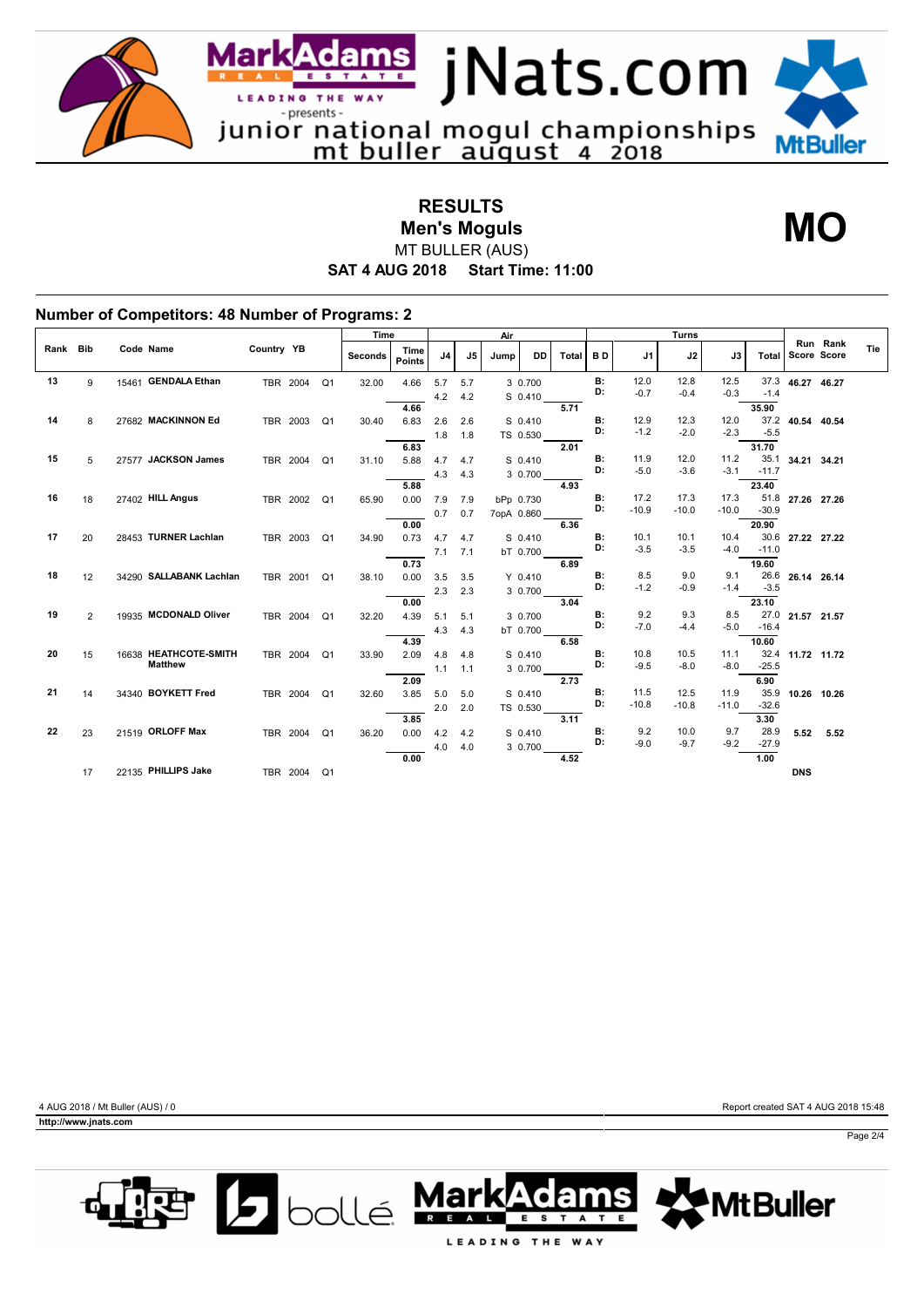

**RESULTS**

**Men's Moguls MO**

**MtBuller** 

**SAT 4 AUG 2018 Start Time: 11:00** MT BULLER (AUS)

|                         |     |                         |            |          |                | Time    |                       |            |            | Air  |                    |       |                 |                | <b>Turns</b>   |                |                 |                  |          |     |
|-------------------------|-----|-------------------------|------------|----------|----------------|---------|-----------------------|------------|------------|------|--------------------|-------|-----------------|----------------|----------------|----------------|-----------------|------------------|----------|-----|
| Rank Bib                |     | Code Name               | Country YB |          |                | Seconds | Time<br><b>Points</b> | J4         | J5         | Jump | DD                 | Total | BD              | J1             | J2             | J3             | Total           | Score Score      | Run Rank | Tie |
|                         |     | <b>Agegroup: Youth</b>  |            |          |                |         |                       |            |            |      |                    |       |                 |                |                |                |                 |                  |          |     |
| 1                       | 88  | 27403 HILL Edward       |            | TBR 2006 | Q <sub>1</sub> | 27.30   | 11.03                 | 9.4        | 9.4        |      | 3 0.700            |       | B:              | 17.0           | 17.2           | 17.0           | 51.2            | 72.32 72.32      |          |     |
|                         |     |                         |            |          |                |         |                       | 7.3        | 7.3        |      | bT 0.700           |       | D:              | $-0.3$         | $-0.7$         | $-0.6$         | $-1.6$          |                  |          |     |
|                         |     |                         |            |          |                |         | 11.03                 |            |            |      |                    | 11.69 |                 |                |                |                | 49.60           |                  |          |     |
| $\overline{2}$          | 104 | 32446 ATKINSON Jasper   |            | TBR 2005 | Q <sub>1</sub> | 28.60   | 9.26                  | 8.2        | 8.2        |      | S 0.410            |       | <b>B:</b><br>D: | 12.1<br>$-0.1$ | 11.9<br>$-0.4$ | 11.7<br>$-0.3$ | 35.7<br>$-0.8$  | 50.88 50.88      |          |     |
|                         |     |                         |            |          |                |         | 9.26                  | 4.8        | 4.8        |      | bT 0.700           | 6.72  |                 |                |                |                | 34.90           |                  |          |     |
| 3                       | 96  | 19226 LUSCOMBE Nicholas |            | TBR 2006 | Q <sub>1</sub> | 30.90   | 6.15                  | 4.8        | 4.8        |      | 3 0.700            |       | В:              | 13.2           | 13.2           | 12.8           |                 | 39.2 46.25 46.25 |          |     |
|                         |     |                         |            |          |                |         |                       | 8.2        | 8.2        |      | bT 0.700           |       | D:              | $-2.2$         | $-3.4$         | $-2.6$         | $-8.2$          |                  |          |     |
|                         |     |                         |            |          |                |         | 6.15                  |            |            |      |                    | 9.10  |                 |                |                |                | 31.00           |                  |          |     |
| 4                       | 98  | 19229 LUSCOMBE Thomas   |            | TBR 2007 | Q <sub>1</sub> | 36.30   | 0.00                  | 4.3        | 4.3        |      | 3 0.700            |       | <b>B:</b>       | 12.3           | 13.2           | 13.0           | 38.5            | 43.85 43.85      |          |     |
|                         |     |                         |            |          |                |         |                       | 4.8        | 4.8        |      | DT 0.530           |       | D:              | $-0.0$         | $-0.2$         | $-0.0$         | $-0.2$          |                  |          |     |
| 5                       |     | 37458 ROCHE Hamish      |            |          |                |         | 0.00                  |            |            |      |                    | 5.55  | <b>B:</b>       | 9.9            | 10.5           | 9.8            | 38.30           |                  |          |     |
|                         | 93  |                         |            | TBR 2007 | Q <sub>1</sub> | 33.20   | 3.04                  | 5.8        | 5.8        |      | 3 0.700            |       | D:              | $-0.0$         | $-0.4$         | $-0.1$         | $-0.5$          | 30.2 41.30 41.30 |          |     |
|                         |     |                         |            |          |                |         | 3.04                  | 8.5        | 8.5        |      | TS 0.530           | 8.56  |                 |                |                |                | 29.70           |                  |          |     |
| 6                       | 95  | 11543 BOYKETT Max       |            | TBR 2006 | Q <sub>1</sub> | 32.80   | 3.58                  | 3.2        | 3.2        |      | 3 0.700            |       | B:              | 12.0           | 12.2           | 11.5           | 35.7            | 40.54 40.54      |          |     |
|                         |     |                         |            |          |                |         |                       | 4.7        | 4.7        |      | S 0.410            |       | D:              | $-2.0$         | $-0.6$         | $-0.3$         | $-2.9$          |                  |          |     |
|                         |     |                         |            |          |                |         | 3.58                  |            |            |      |                    | 4.16  |                 |                |                |                | 32.80           |                  |          |     |
| $\overline{\mathbf{r}}$ | 91  | 15350 GANNON Kevin      |            | TBR 2006 | Q <sub>1</sub> | 32.50   | 3.98                  | 2.2        | 2.2        |      | 3 0.700            |       | B:<br>D:        | 10.5<br>$-0.7$ | 10.8           | 10.3           | 31.6            | 39.42 39.42      |          |     |
|                         |     |                         |            |          |                |         | 3.98                  | 8.2        | 8.2        |      | TT 0.500           | 5.64  |                 |                | $-0.6$         | $-0.5$         | $-1.8$<br>29.80 |                  |          |     |
| 8                       | 84  | 27683 MACKINNON James   |            | TBR 2006 | Q1             | 30.68   | 6.45                  | 5.1        | 5.1        |      | $D$ 0.410          |       | B:              | 11.9           | 11.8           | 11.3           | 35.0            | 39.24 39.24      |          |     |
|                         |     |                         |            |          |                |         |                       | 6.8        | 6.8        |      | TS 0.530           |       | D:              | $-2.5$         | $-2.6$         | $-2.8$         | $-7.9$          |                  |          |     |
|                         |     |                         |            |          |                |         | 6.45                  |            |            |      |                    | 5.69  |                 |                |                |                | 27.10           |                  |          |     |
| 9                       | 105 | 15209 FREEMAN Tom       |            | TBR 2007 | Q <sub>1</sub> | 35.40   | 0.06                  | 4.0        | 4.0        |      | 3 0.700            |       | <b>B:</b>       | 12.5           | 12.3           | 12.1           | 36.9            | 38.38 38.38      |          |     |
|                         |     |                         |            |          |                |         |                       | 4.2        | 4.2        |      | DT 0.530           |       | D:              | $-1.5$         | $-1.0$         | $-1.1$         | $-3.6$          |                  |          |     |
| 10                      |     | 13869 DEVITT Ethan      |            |          |                |         | 0.06                  |            |            |      |                    | 5.02  | <b>B:</b>       | 11.0           | 11.5           | 10.8           | 33.30<br>33.3   |                  |          |     |
|                         | 85  |                         |            | TBR 2006 | Q <sub>1</sub> | 34.40   | 1.41                  | 5.9<br>7.1 | 5.9<br>7.1 |      | T 0.380<br>D 0.410 |       | D:              | $-1.1$         | $-1.6$         | $-1.3$         | $-4.0$          | 35.86 35.86      |          |     |
|                         |     |                         |            |          |                |         | 1.41                  |            |            |      |                    | 5.15  |                 |                |                |                | 29.30           |                  |          |     |
| 11                      | 81  | 30405 HINES Hugo        |            | TBR 2005 | Q <sub>1</sub> | 31.10   | 5.88                  | 4.7        | 4.7        |      | D 0.410            |       | <b>B:</b>       | 10.8           | 10.2           | 9.8            | 30.8            | 33.79 33.79      |          |     |
|                         |     |                         |            |          |                |         |                       | 5.5        | 5.5        |      | T 0.380            |       | D:              | $-2.7$         | $-1.7$         | $-2.5$         | $-6.9$          |                  |          |     |
|                         |     |                         |            |          |                |         | 5.88                  |            |            |      |                    | 4.01  |                 |                |                |                | 23.90           |                  |          |     |
| 12                      | 82  | 27551 PHILLIPS Zach     |            | TBR 2006 | Q <sub>1</sub> | 36.30   | 0.00                  | 4.1        | 4.1        |      | T 0.380            |       | B:<br>D:        | 10.0<br>$-1.0$ | 9.2<br>$-0.8$  | 9.5<br>$-1.5$  | 28.7<br>$-3.3$  | 28.59 28.59      |          |     |
|                         |     |                         |            |          |                |         | 0.00                  | 4.0        | 4.0        |      | D 0.410            | 3.19  |                 |                |                |                | 25.40           |                  |          |     |
| 13                      | 100 | 15460 GENDALA Corey     |            | TBR 2007 | Q <sub>1</sub> | 40.76   | 0.00                  | 4.2        | 4.2        |      | $S$ 0.410          |       | В:              | 9.3            | 10.0           | 9.1            | 28.4            | 27.50 27.50      |          |     |
|                         |     |                         |            |          |                |         |                       | 6.0        | 6.0        |      | T 0.380            |       | D:              | $-1.3$         | $-2.0$         | $-1.6$         | $-4.9$          |                  |          |     |
|                         |     |                         |            |          |                |         | 0.00                  |            |            |      |                    | 4.00  |                 |                |                |                | 23.50           |                  |          |     |
| 14                      | 102 | 24250 STANISH Edvard    |            | TBR 2006 | Q <sub>1</sub> | 33.80   | 2.22                  | 0.1        | 0.1        |      | 3 0.700            |       | B:<br>D:        | 12.5           | 12.5           | 13.2           | 38.2            | 25.90 25.90      |          |     |
|                         |     |                         |            |          |                |         |                       | 6.3        | 6.3        |      | bT 0.700           |       |                 | $-6.1$         | $-7.0$         | $-5.9$         | $-19.0$         |                  |          |     |
| 15                      | 103 | 26961 MORGAN Peter      |            | TBR 2006 | Q <sub>1</sub> | 38.60   | 2.22<br>0.00          | 4.6        | 4.6        |      | D 0.410            | 4.48  | <b>B:</b>       | 10.1           | 9.5            | 8.5            | 19.20<br>28.1   | 24.28 24.28      |          |     |
|                         |     |                         |            |          |                |         |                       | 2.2        | 2.2        |      | S 0.410            |       | D:              | $-1.3$         | $-2.5$         | $-2.8$         | $-6.6$          |                  |          |     |
|                         |     |                         |            |          |                |         | 0.00                  |            |            |      |                    | 2.78  |                 |                |                |                | 21.50           |                  |          |     |
| 16                      | 99  | 15011 FOLEY Joseph      |            | TBR 2009 | Q <sub>1</sub> | 39.90   | 0.00                  | 0.1        | 0.1        |      | 3 0.700            |       | B:              | 12.0           | 12.1           | 11.8           | 35.9            | 21.28 21.28      |          |     |
|                         |     |                         |            |          |                |         |                       | $7.0\,$    | 7.0        |      | TS 0.530           |       | D:              | $-6.1$         | $-6.0$         | $-6.3$         | $-18.4$         |                  |          |     |
|                         |     |                         |            |          |                |         | 0.00                  |            |            |      |                    | 3.78  |                 |                |                |                | 17.50           |                  |          |     |
| 17                      | 87  | 27070 SCHOFIELD Ollie   |            | TBR 2007 | Q <sub>1</sub> | 34.30   | 1.55                  | 2.3<br>4.8 | 2.3<br>4.8 |      | T 0.380<br>D 0.410 |       | <b>B:</b><br>D: | 8.0<br>$-5.2$  | 8.1<br>$-4.0$  | 7.4<br>-4.2    | 23.5<br>$-13.4$ | 14.48 14.48      |          |     |
|                         |     |                         |            |          |                |         |                       |            |            |      |                    |       |                 |                |                |                |                 |                  |          |     |

 $http://www.jnats.com$ 

4 AUG 2018 / Mt Buller (AUS) / 0 Report created SAT 4 AUG 2018 15:48